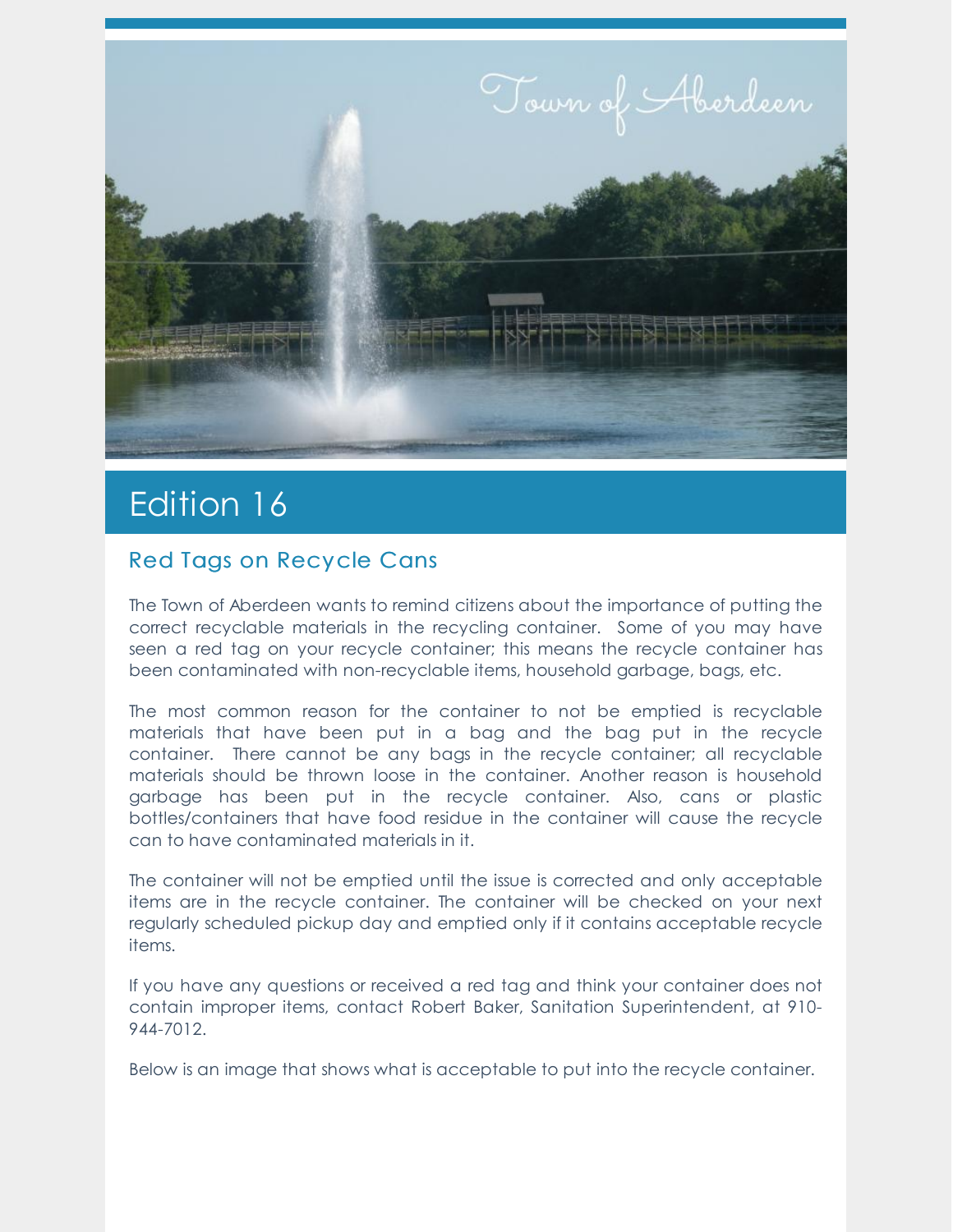

#### Little Libraries

Have you ever heard of Little Libraries? Or have you seen the little houses at Aberdeen Lake Park or Sharpe Park and wondered what they are? The Town has a Little Library at two of our parks: Aberdeen Lake Park and Sharpe Park. The books located inside of the Little Libraries are free for citizens to enjoy. The books can be enjoyed with a day of reading in the park or you can take the book home and return it to one of the Little Libraries. The books that are in the Little Libraries are donated by various people that visit the parks or that just want to let others enjoy a book that they have enjoyed.

If you are doing some spring cleaning and have some books that you want to pass along for someone else to enjoy, please think about filling up the Little Libraries.



Little Library located at Aberdeen Lake Park - 301 Lake Park Crossing (next to the Recreation Center).



Little Library located at Sharpe Park - 200 E. Maple Avenue (near downtown).